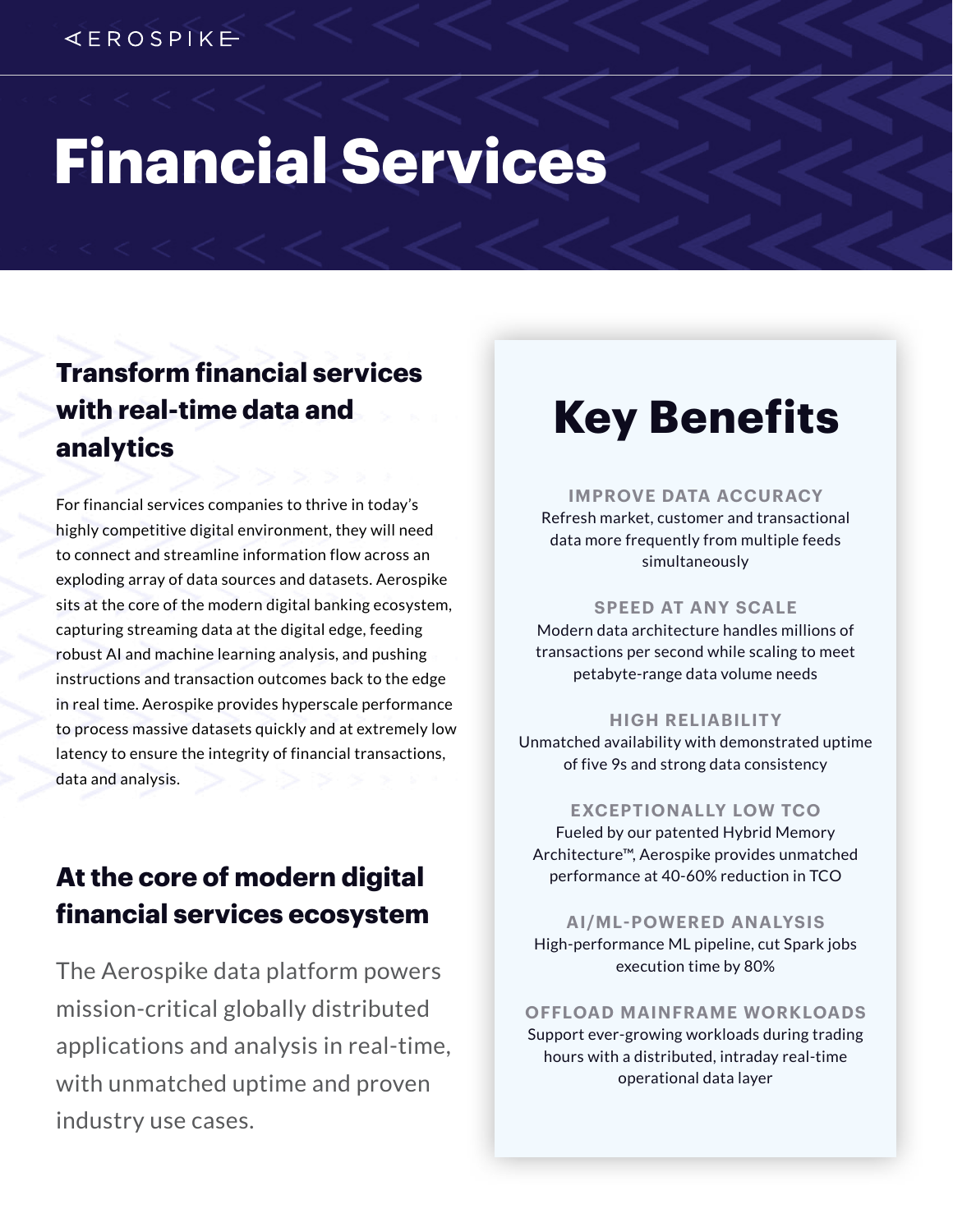#### $4EROSPIKE$

## **Financial Services Solutions**

## **Fraud Prevention**

### **IMPROVED DETECTION WITH MORE DATA, FASTER**

Today's financial services and payment companies must be able to immediately validate digital identities and prevent fraudulent transactions without causing customer friction or inconvenience online. Fraud prevention requires machine learning at the edge and Aerospike analyzes millions of events, billions of data points, and petabytes of historical information in milliseconds. Reducing fraud can save millions of dollars per day and empower organizations to provide more personalized services, reduce customer churn and strengthen customer trust in your brand at the same time.



#### **AEROSPIKE HELPS YOU**

- Leverage hyperscale speed and performance with up to 80% lower TCO for your fraud prevention solutions
- Reduce false positive and AML exposure by up to 30x with tighter adherence to fraud calculation SLA time windows
- Improve fraud detection ML algorithms by enabling 10x the number of attributes to be analyzed without increasing customer friction
- Move quickly down the technical runway along your AI journey, replacing rule-based processes with powerful neural net and deep learning analysis

### **AI & Machine Learning**

#### **PERFORM FASTER AND DEEPER AI/ML-POWERED DATA ANALYSIS**

AI and machine learning are critical enablers of the next generation of financial services systems that ensure fraud prevention, customer 360, risk management and compliance. As financial service organizations grow

infrastructure to accommodate more data from both a wider array of datasets and existing ones, Aerospike scales with you, from terabyte-to-petabyte range and beyond. Perform faster and deeper AI and machine learning data ingestion at consistently low latency. Aerospike optimizes the frequency of model training, preparation, tuning, enrichment and validation to build a high-performance pipeline to feed data-hungry AI and ML applications.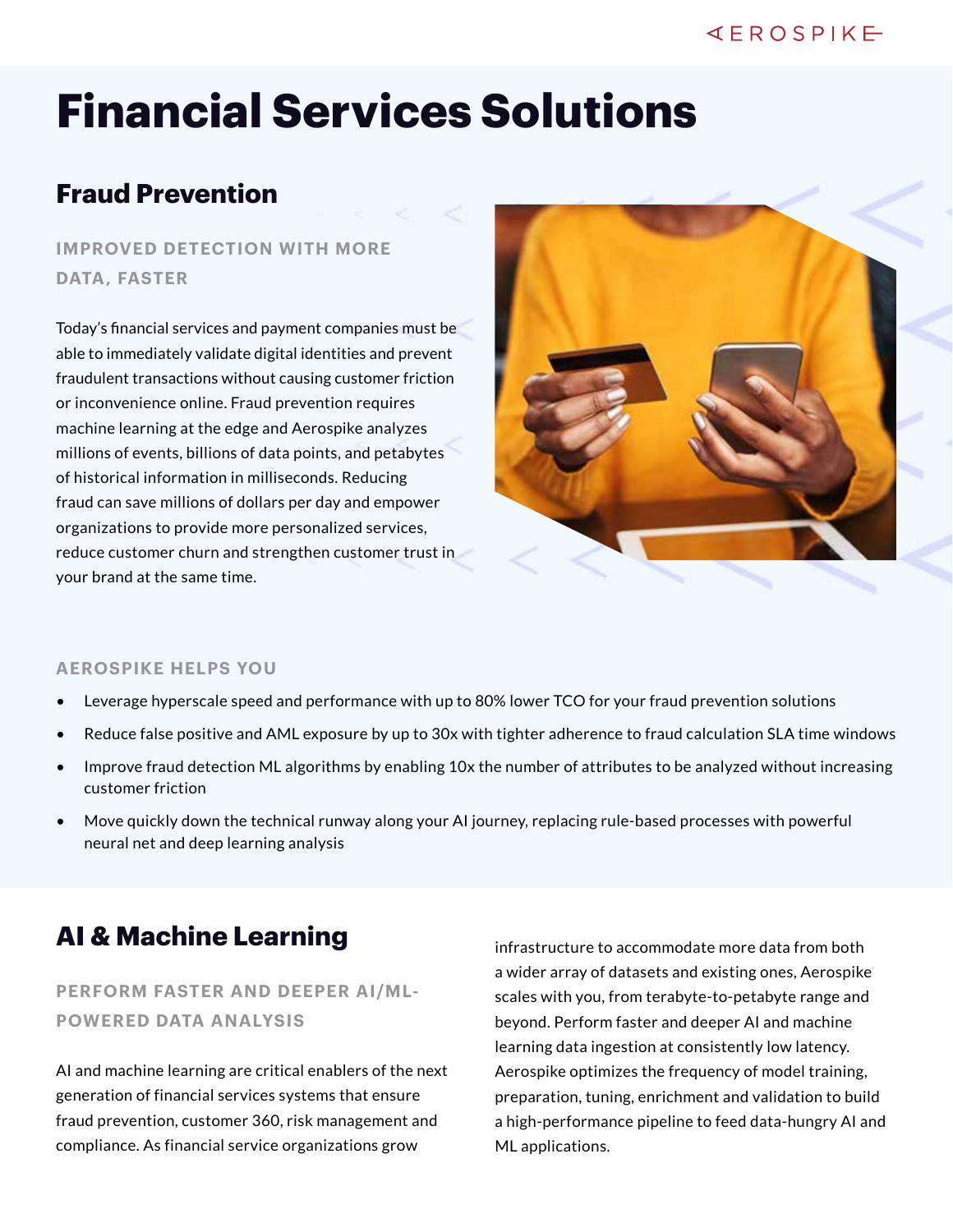### $4EROSPIKE$



#### **AEROSPIKE HELPS YOU**

- Leverage hyperscale speed and performance with up to 80% lower TCO for your AI/ML-powered solutions
- Create low latency inference pipeline at the edge by connecting the Aerospike NoSQL database with prebuilt integration for Spark, Kafka & PrestoSQL/Trino
- Cut Spark job execution time by 80% with massive parallelism to reduce training time, increase frequency of retraining, and maximize ROI
- Conduct in-place data exploration to eliminate compliance challenges by removing the need to copy data into multiple systems
- Support 1,000's of adaptive machine learning models simultaneously
- De-risk your challenger/champion testing with proven 30 day playback

## **Customer 360 & Hyper-Personalization**

**DELIVER AN IMMERSIVE, PERSONALIZED DIGITAL EXPERIENCE TO OPTIMIZE CUSTOMER VALUE**

In today's highly competitive financial services market, financial institutions must differentiate their brand the moment consumers come to their site or risk losing their business. With Aerospike's modern data architecture powered by AI and machine learning, brokerages, banks, payment companies and others can build a connected 360-degree profile of each customer and deliver immersive, personalized experiences to tens of millions of users globally.

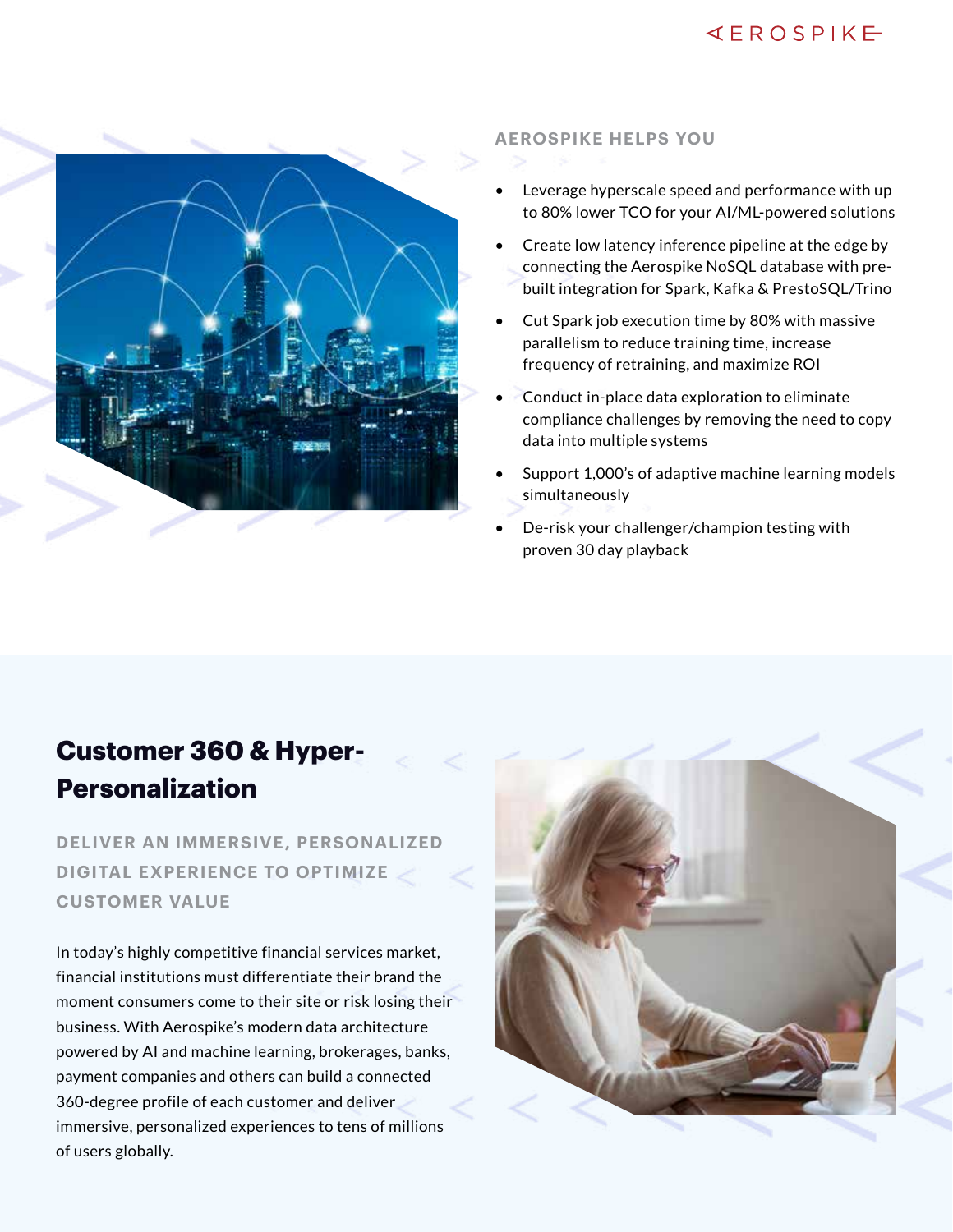#### **AEROSPIKE HELPS YOU**

- Connect data across disparate silos, third-party sources and transactional data at the edge to build an instant, accurate profile of each consumer
- Create hyper-targeted digital content such as next-best offers, tailored pricing and rates, upsell and cross-sell opportunities, smarter chat bots, better credit scoring and investment portfolios optimized for performance
- Speed customer onboarding, transaction and response times to drive faster and deeper online services adoption and grow customer lifetime value
- Build a seamless, omnichannel interconnected digital experience spanning web, mobile, call center & in-branch activity
- Predict customer churn before it happens and take immediate, automated action

## Sector-Specific Solutions

## **Brokerages**

With the seismic shift to digital transactions and a surge of trading volume, online brokerages have an opportunity to grow their businesses with a modern data infrastructure that optimizes real-time front-office, middle-office and back-office operations. Aerospike connects, analyzes and manages massive volumes of datasets to streamline the key processes that differentiate your business in a competitive marketplace. Aerospike powers highly personalized front-end digital experiences to AI-powered portfolio optimization, more profitable margin lending, faster clearing and settlements, and better data privacy and compliance.

|  | <b>START OF</b>  |                       |  |
|--|------------------|-----------------------|--|
|  |                  |                       |  |
|  |                  |                       |  |
|  |                  |                       |  |
|  |                  | <b>Contractor</b>     |  |
|  | T                |                       |  |
|  |                  | <b>CONTRACTOR</b>     |  |
|  | <b>The first</b> | <b>Carl Carl Carl</b> |  |
|  |                  |                       |  |
|  |                  |                       |  |
|  |                  |                       |  |
|  |                  |                       |  |
|  |                  |                       |  |
|  |                  | je serasaran          |  |
|  |                  | <b>THE REPORT</b>     |  |
|  |                  |                       |  |
|  |                  |                       |  |

#### **FRONT OFFICE**

- Build instant, accurate profiles of each consumer to personalize recommendations for upselling and cross-selling, optimize portfolio management and improve the trading experience
- Enable smart trading and robo-advisory services with AI-powered portfolio allocation and diversification to exactly match customer needs
- $\bullet$  Enable low latency algorithmic trading for stocks, bonds and financial instruments across multiple exchanges in real-time to trigger buy/sell actions
- $\bullet$  Improve your ability to sell higher-margin instruments such as order flow, 12-b-1 fees, options, futures, bonds & more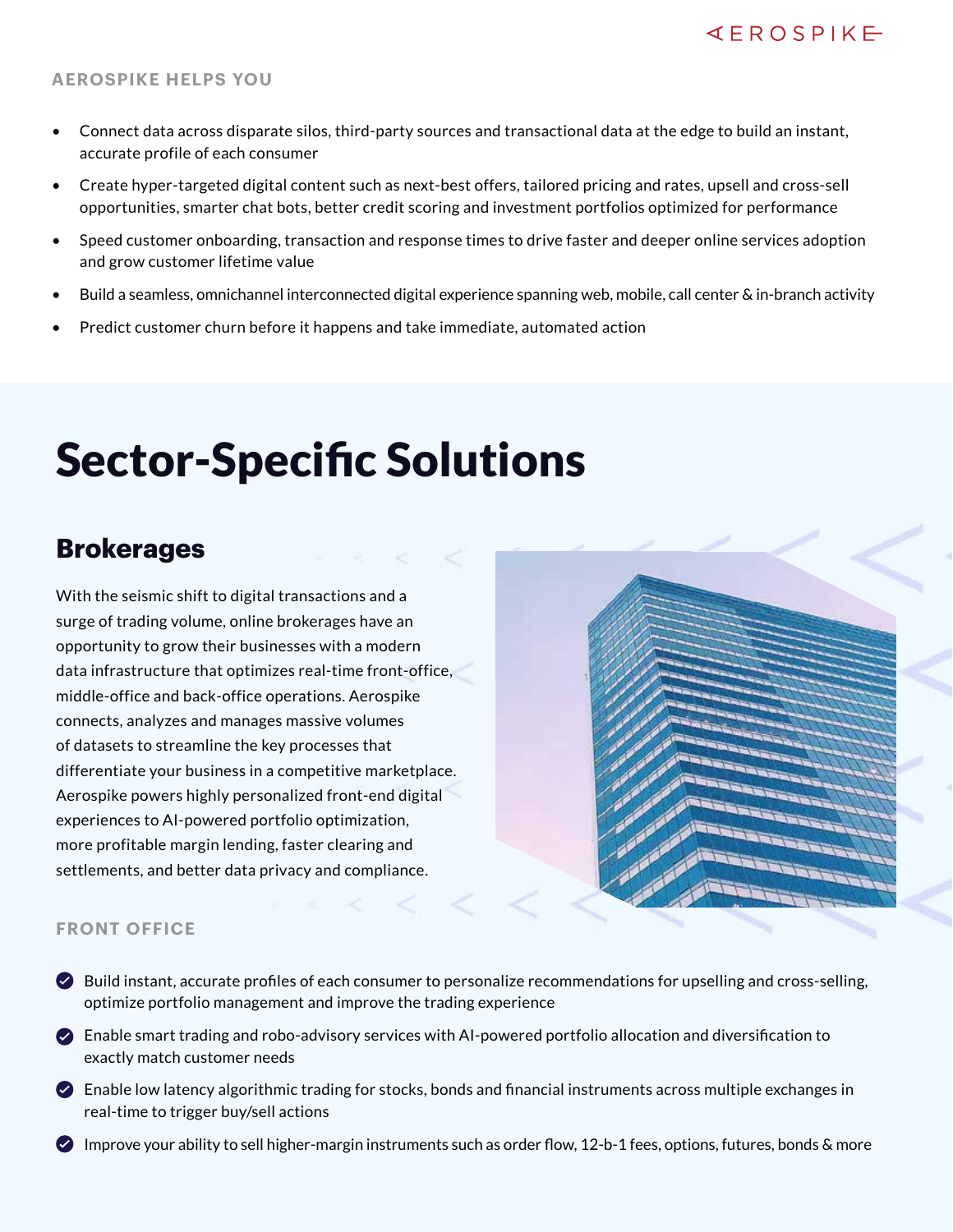#### **MIDDLE OFFICE**



 $(\vee)$ 

Maximize margin loans while minimizing risk with real-time analysis to ensure users stay within their buying power



Conduct AI/ML-powered post trade analysis to improve and automate compliance, liquidity, and confirm best price received

- Link customer portfolio data with the system of record, making it available in real-time in a consumable format with full visibility into all client account activity
- Manage liquidity by better understanding how much capital is needed to make a trade

#### **BACK OFFICE**



Scale settlement processing and clearing of trades in sub millisecond per transaction and with massive throughput



Provide visibility and transparency to frontoffice entities to optimize costs for clients

 $\boldsymbol{\omega}$ 

 $\boldsymbol{\mathcal{L}}$ 

Help adherence to data privacy (GDPR) and compliance mandates (CCPA, CCAR), and deliver risk reporting in real time

Leverage AI to generate analysis on trade rights, disputes, reconciliation, compliance reports and trade reports

### Digital Payments

The financial services industry is in the midst of a dramatic shift to real-time digital payments, and payments companies now face a highly discerning customer base that expects a secure and convenient digital experience with every interaction. Aerospike's advanced data architecture enables payments companies to capitalize on real-time data and AI-powered analytics to ensure secure online user authentication, friction-free payment processing, and a valuable tool to battle fraud.



#### **AEROSPIKE HELPS YOU**

- Surface patterns of fraud quickly, matching past behavior against fraud patterns and risk scoring for AI-driven anomaly detection
- Create hyper-personalized digital offers based on a 360-degree customer profile, such as next-best offers, credit scoring, interest rates, loyalty programs, and tailored pricing
- Ensure data privacy and regulatory compliance with a secure data architecture
- Deliver reliable real-time payments and instant money movement extremely cost-effectively within a secure, and hassle-free digital experience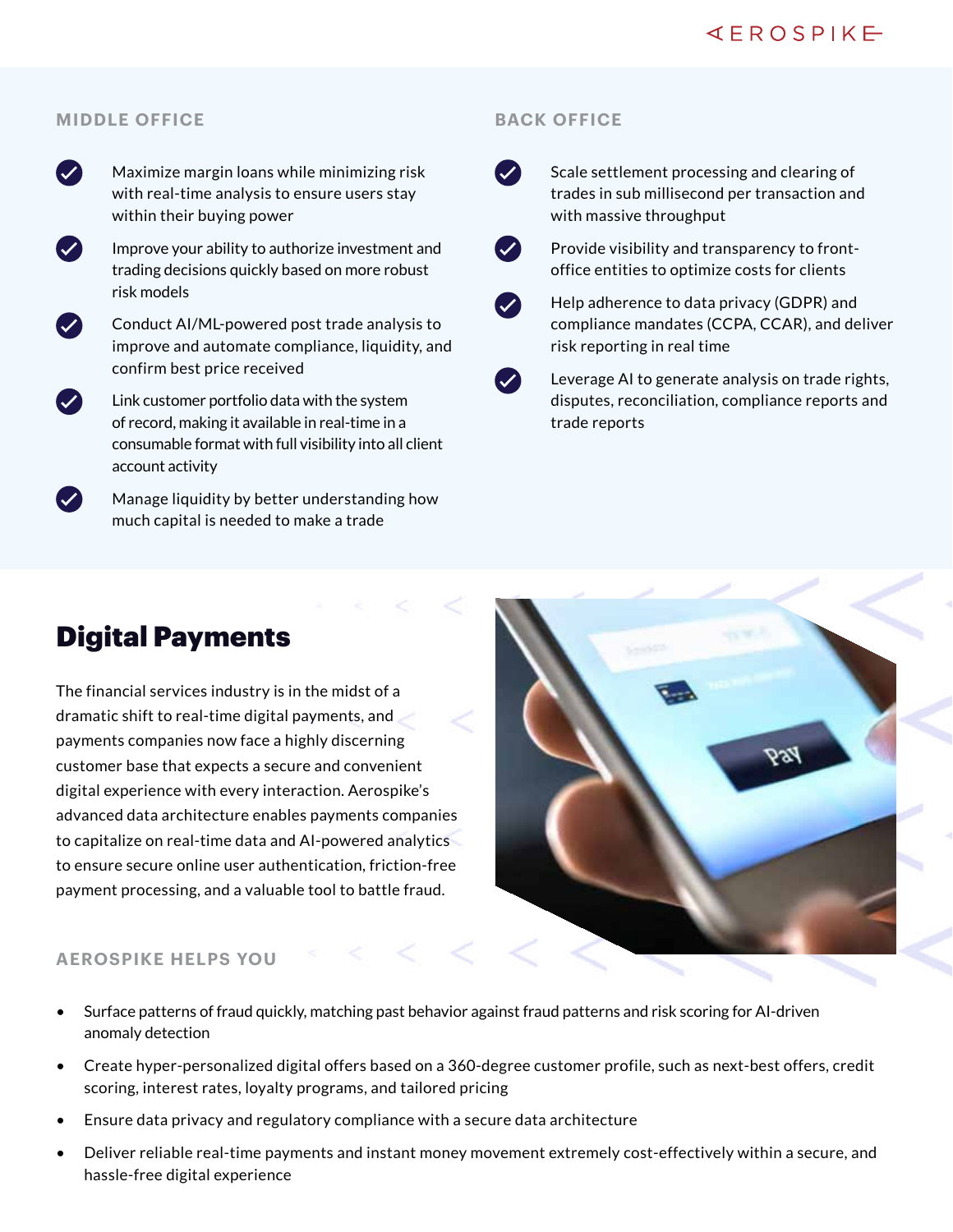#### $4EROSPIKE$

## Banking

As banking institutions face a rapidly evolving digital environment, they are being forced to modernize their data infrastructure across front-, middle- and backoffice operations – utilizing data as a strategic asset to optimize their business. Aerospike sits at the heart of the retail, corporate and investment banking ecosystem, connecting and analyzing massive volumes of datasets in real time to understand customers on the deepest level, hyper-personalize the digital experience, and ensure the integrity and compliance of every financial transaction.



#### **FRONT OFFICE**

## **For Retail and Corporate Banking**

- $\left($ Enable AI-powered online recommendation engines, tailored pricing and rates, and upsell opportunities with faster and deeper knowledge of each customer
- $\bullet$ Master fraud detection and reduce false positive exposure by enabling 10x the number of attributes to be analyzed without increasing customer friction
	- Speed transaction, payment and response times to improve user experience and engagement
	- Gain deeper insight into customer background and activity to lower risk, prevent fraud, improve opportunities for upselling and cross-selling
	- Predict customer churn before it happens and take immediate, automated action

#### **FRONT OFFICE**

 $\bullet$  $\boldsymbol{\mathcal{L}}$ 

 $\mathcal{L}$ 

 $\left( \bigvee \right)$ 

### **For Investment Banking**

- Speed development and presentation of  $\boldsymbol{\mathcal{J}}$ portfolio research, risk models and complex investment strategies
	- Empower front-office sales teams with 360-degree customer view, recommendation engines and upsell/cross-sell opportunities
		- Enable low latency algorithmic trading for stocks, bonds and financial instruments across multiple exchanges in real-time

**Personalization can lead to annual revenue increases of 10% for banks. For every \$100 billion in assets that a bank has, it can achieve as much as \$300 million in revenue growth by personalizing its customer interactions.**